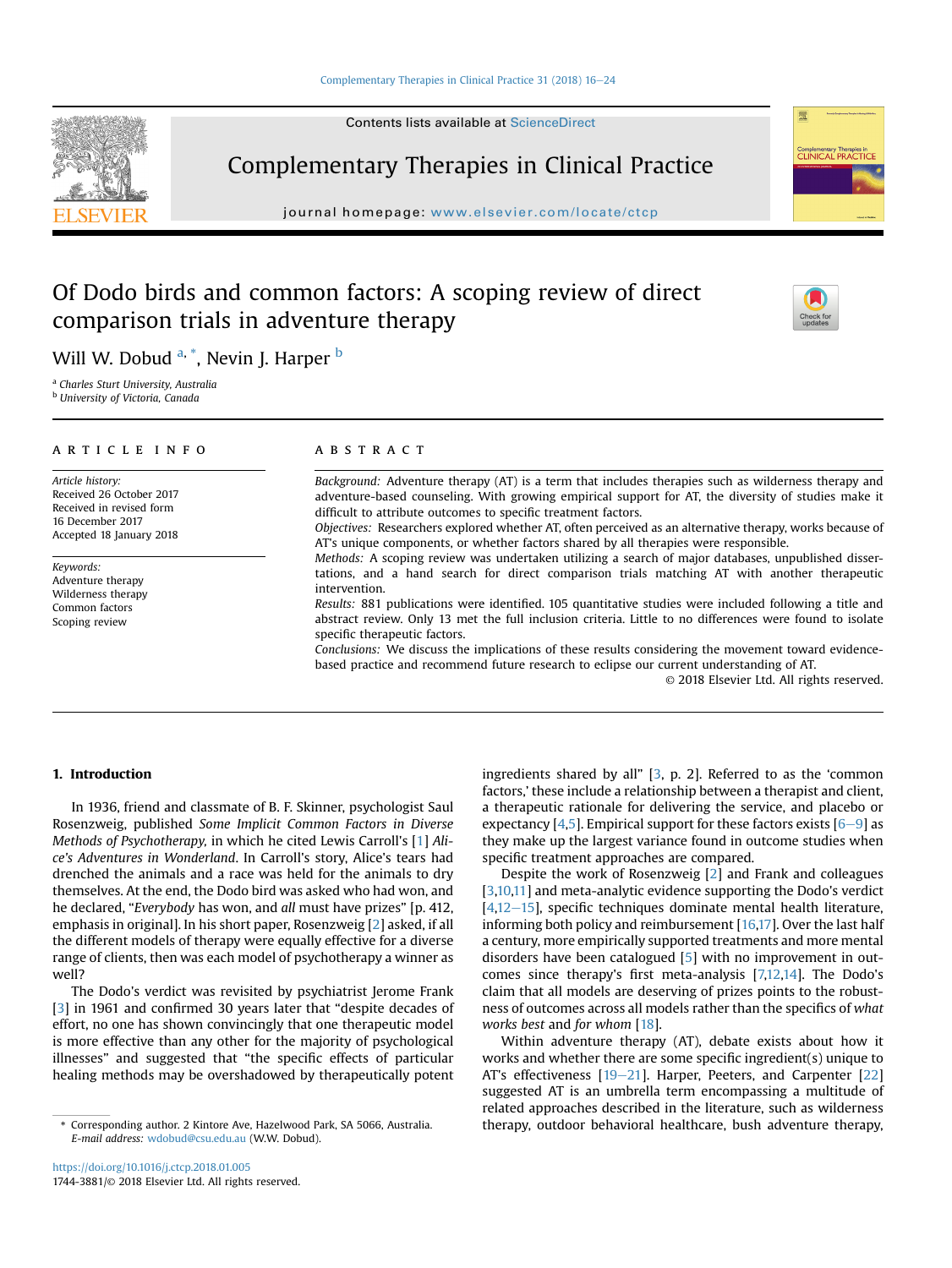therapeutic recreation, eco-therapy and adventure-based counseling, to name a few. AT utilizes experiential learning methods, physical movement, challenge and risk-based activity, the generating and use of metaphor, and involvement with natural environments [[22,23\]](#page-7-0). Described as either an adjunct to an existing therapy or a stand-alone treatment, AT literature has substantially increased over the last two decades [\[20,24\]](#page-7-0) yet struggles to move to an evidence-based modality due to its diverse manifestations and lack of theoretical development as a therapy [[25](#page-7-0)].

#### 1.1. Purpose of this scoping review

Harper cautioned against ignoring the Dodo's ruling of the common factors in AT, declaring that "evidence of change may be demonstrable in outcome studies… yet explaining how that change occurred is highly implausible" [\[26,](#page-7-0) p. 43]. For Baldwin, Persing, and Magnuson, it seems contradictory "to suggest that adventure education programs foster growth in the participants (i.e., outcomes) while at the same time asserting there is little understanding of how this change occurs" [[27,](#page-7-0) p. 168]. As practitioners and researchers embedded in the AT community, this review was driven by our interest in locating the specific ingredients, if any, contributing to AT outcomes. This scoping study follows guidelines as described by Arksey and O'Malley [\[28\]](#page-7-0) to review studies directly comparing AT delivered in clinical settings with other therapeutic services in support of the drive toward evidence-based practice.

#### 1.2. What are the common factors?

Frank and Frank proposed "that the features common to all types of psychotherapy contribute as much, if not more, to the effectiveness of those therapies than do the characteristics that differentiate them" [\[11,](#page-7-0) p. 20]. With resounding evidence supporting the effectiveness of therapy across models [[4,7,12,14](#page-7-0)], direct comparison trials have historically found little variance in treatment differences [see [29\]](#page-7-0). Asay and Lambert [[4\]](#page-7-0) reviewed decades of outcome research and estimated the variance attributed to the common factors, ranking extratherapeutic factors at 40%, relationship factors at 30%, hope and placebo at 15%, and the model or technique at 15% as well. While Asay and Lambert depicted these factors in a well-arranged pie chart, Wampold [[30](#page-7-0)] argued for a more fluid understanding of the common factors, best understood by separating treatment effects from the extratherapeutic factors. Instead, 86% of the variance was due to these extratherapeutic factors, described by Thomas as the "components in the life and environment of the client that affect the occurrence of change, such as the client's inner strengths, support system, environments, and chance events" [\[8](#page-7-0), p. 203]. Wampold [[30](#page-7-0)] attributed the remaining 14% to the treatment that included the alliance, model differences, hope and expectancy. Laska, Gurman, and Wampold [[31\]](#page-7-0) further listed the effects of different therapeutic variables from 715 studies, with more than 32,700 patients listing significantly larger effects for the therapeutic relationship and agreement on goals than specific treatment differences or model adherence.

In randomized clinical trials, researchers have commonly paired established therapies, with no treatment or nonspecific control groups. No treatment controls lack the common factors, including a therapeutic relationship and a rationale for therapeutic healing that elicits hope and expectancy  $[9]$  $[9]$ . Attempting to control for these factors and placebo effects, nonspecific control groups have placed research participants into nontherapeutic controls. An example of this in AT is evident in the often-cited 1968 study of Outward Bound's 21-day program on recidivism rates for adjudicated youth by Kelly and Baer which used a "traditional training school experience" [[32](#page-7-0), p. 89] as the comparison. Because a training school

lacks the therapeutic intent and common factors associated to therapy, the findings were not included in this review. Interestingly, however, the three Outward Bound schools used in this study with similar sample sizes produced varied results which we find interesting relative to our study aims. While the Colorado School reported a recidivism rate at 0% and Hurricane Island at 11%, the Minnesota School reported a recidivism rate of 42%, worse than the training school it was compared with (37%), leaving readers to wonder, what factors differentiated these programs all operating under the same organization? It is because of this lack of theoretical understanding that AT continues to espouse positive treatment outcomes without being able to articulate why [[26](#page-7-0)].

Common factors research brings into question the current state of evidence surrounding AT, how it works, and how outcomes can be improved. Random assignment to treatment groups has been a challenge for AT, as it raises ethical concerns about placing people in experimental conditions outside their treatment preference [\[33\]](#page-7-0). Still, calls are made for more scientific verifiability and fidelity in AT practice [[24](#page-7-0),[34](#page-7-0)]. For these authors, the question persists if the Dodo's verdict applies to a therapy that is often viewed as alternative due to the many factors that have been assumed to contribute to change [[20](#page-7-0),[35](#page-7-0)].

#### 2. Methods

#### 2.1. Scoping review methodology

We preferred to conduct this review as a scoping study "to map rapidly the key concepts underpinning a research area and the main sources and types of evidence available" [\[28,](#page-7-0) p. 21, emphasis in original] across the AT literature. Though without a universal definition or method, this methodology has been used to review previously under-explored bodies of knowledge [i.e. [36](#page-7-0)]. With the diversity in AT practice [\[22](#page-7-0)] this method provided an opportunity "To clarify a complex concept and refine subsequent research inquiries" [\[37,](#page-7-0) p. 1]. For Gough, Thomas, and Oliver [\[38\]](#page-7-0), it is important to situate the boundaries between systematic and scoping reviews. Where systematic reviews seek evidence to inform decisions, a scoping review intends to provide a new way of understanding. Our search for literature is outlined below using Arksey and O'Malley's [[28](#page-7-0)] five-stage framework. A thorough description of the research methodology is shared for replicability [\[39\]](#page-7-0).

#### 2.1.1. Stage 1: identifying the research question

This review asked the research question: Are there specific components to AT contributing to outcomes? With the purpose of exploring the findings from direct AT comparison studies featuring an experimental treatment group. The literature includes the broad understanding of AT defined by Harper et al. [[22](#page-7-0)] and aimed to map specific therapeutic factors identified as AT.

#### 2.1.2. Stage 2: identifying relevant studies

To increase depth, Arksey and O'Malley [[28](#page-7-0)] recommended searching for studies from a variety of sources including electronic databases, references lists, hand searching relevant journals, and existing networks or conferences. Primo Search was used to scan the major databases, including EBSCOhost, Ovid, SAGE Journals Online, PsychINFO, Google Scholar, ProQuest, ERIC, and Cambridge Journals Online. The advanced search option was utilized on July 31, 2017 with the search terms "adventure therapy" or "wilderness therapy" as part of the title or keywords from peer-reviewed journal articles only. These keywords were chosen for their dominance in the English literature [\[20,35](#page-7-0)]. This search located 752 peer-reviewed articles, presented in [Fig. 1.](#page-2-0) A PRISMA flow diagram [\[40\]](#page-7-0) provides a visual representation of our search process. A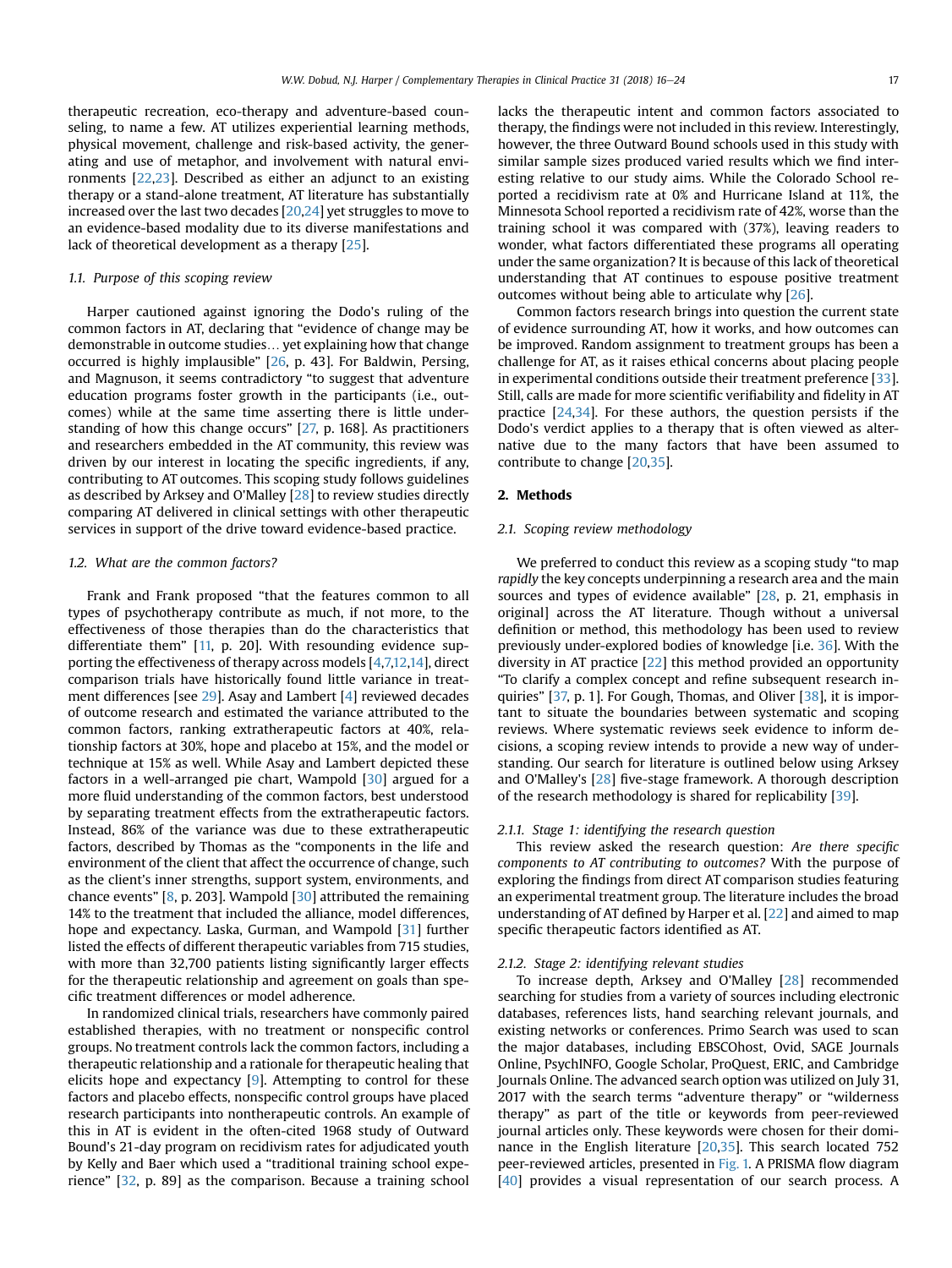<span id="page-2-0"></span>

Fig. 1. Flow diagram of search terms, inclusion criteria and findings.

secondary search was conducted through ProQuest Dissertation Publishing to locate possible unpublished AT dissertations. Using the same search terms, 128 dissertations were located. Last, a hand search through reference lists from AT reviews, seminal studies [e.g., [41](#page-7-0)], and field-related journals not appearing in our database search was conducted. The journals hand searched were the Journal of Experiential Education, Child and Youth Care Forum, Australian Journal of Outdoor Education, and Residential Treatment for Children and Youth. One additional publication was located, resulting in a final count of 881.

#### 2.1.3. Stage 3: study selection

These articles and dissertations ( $n = 881$ ) were first screened by review of title and abstract. Exclusion of publications included the removal of duplicates ( $n = 47$ ), theoretical papers ( $n = 30$ ), qualitative studies  $(n = 251)$ , meta-analyses  $(n = 8)$ , mixed-methods studies without controls (n = 16), reviews of literature (n = 29), articles not pertaining to AT (e.g., outdoor education and adventure tourism) ( $n = 199$ ), published in a language other than English  $(n = 4)$ , and editorials or reports  $(n = 192)$ . The remaining quantitative studies ( $n = 105$ ) were then full-text reviewed. At this stage, exclusion of studies included those without control groups ( $n = 68$ ) and those with no treatment controls or experimental conditions lacking the common factors, such as a therapeutic relationship  $(n = 23)$ . In distinguishing the difference between experiencebased adventure program and those determined to be therapy, Gillis, Gass, and Russell stated that "Researchers must also present what is occurring in the treatment program that is labeled "therapy" and how (or if) wilderness adventure therapy is being delivered" [\[42,](#page-7-0) p. 230]. Only studies indicating the presence of qualified practitioners working in clinical settings were included. If a control group was labelled therapeutic [e.g. [42](#page-7-0)] but the presence of a therapeutic rational or practitioner was missing, the study was excluded. This two-stage exclusion process resulted in 13 publications meeting our criteria for review.

#### 2.1.4. Stage 4: charting the data

Stage 4 is more akin to a narrative than systematic review in that we explored the 13 direct comparison trials using a descriptive-analytical method [[39](#page-7-0)], which involved charting process information, such as the therapeutic rationale for AT or authors' claims about specific ingredients. While Arksey and O'Malley [[28](#page-7-0)] do not recommend searching for literature based on research method alone, we felt that direct comparison trials could help explore our research question in that they offered an opportunity to locate studies examining these distinctions [[43](#page-7-0)]. That said, we did not assess the quality of these studies [\[37,44\]](#page-7-0). The articles are charted chronologically in [Table 1,](#page-3-0) by author, year of publication, sample size, a brief description of the experimental conditions, and research measure(s) used. We also located text from each study that provided a conclusion or clarifying comment on the study's outcome.

#### 2.1.5. Stage 5: collating, summarizing, and reporting the results

We reviewed the studies individually rather than collating the results [[37,39\]](#page-7-0). We examined each study for a therapeutic rationale clarifying why one experimental condition should provide significant outcomes and a reasoning for why that condition would prove effective. Where available, this rationale is presented.

### 3. Results

Our search for direct comparison trials located studies that included outpatient AT services [e.g. [45\]](#page-7-0), wilderness therapy (WT) programs [e.g., [45](#page-7-0)], different components of WT programs [e.g., [47](#page-7-0)], as an adjunct to treatment residential programs [e.g. [48](#page-7-0)], and an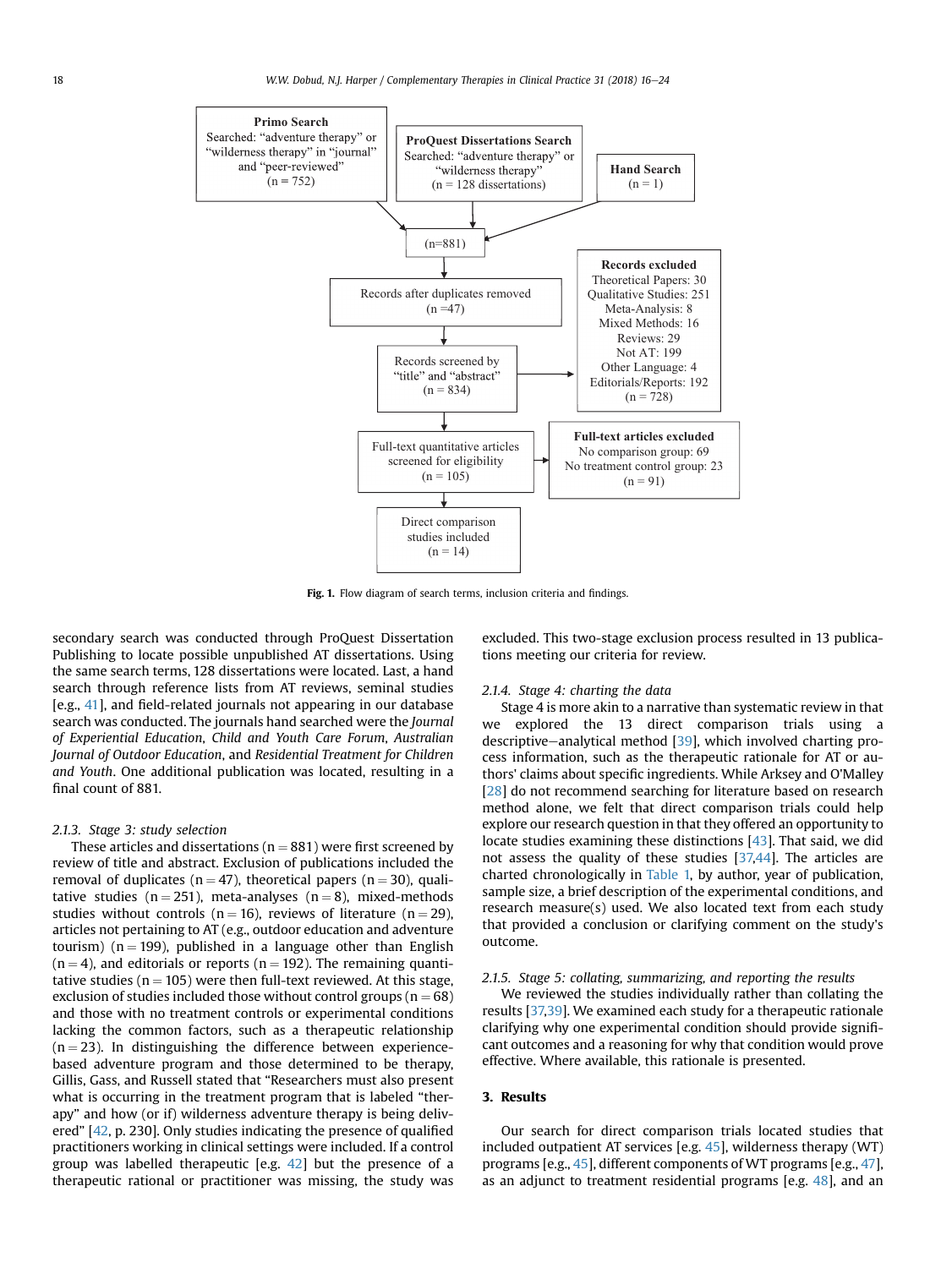<span id="page-3-0"></span>

| Table 1                           |  |  |
|-----------------------------------|--|--|
| Direct Comparision Studies in AT. |  |  |

| Author (Year)                                                             | N   | <b>Therapies</b>                                                                                                                            | Research Measures                                                                                                                                                                                                        | Author Comments on Efficacy                                                                                                                                                                                                                                                                                                                                                                                                                                                                                                                                                           |
|---------------------------------------------------------------------------|-----|---------------------------------------------------------------------------------------------------------------------------------------------|--------------------------------------------------------------------------------------------------------------------------------------------------------------------------------------------------------------------------|---------------------------------------------------------------------------------------------------------------------------------------------------------------------------------------------------------------------------------------------------------------------------------------------------------------------------------------------------------------------------------------------------------------------------------------------------------------------------------------------------------------------------------------------------------------------------------------|
| Callahan (1989) [53]                                                      | 70  | - Traditional probation<br>treatment                                                                                                        | - Adapted Outward Bound Tennessee Self-Concept Scale<br>Modified Internal-External Scale<br>Scale                                                                                                                        | "Further study should be undertaken to discriminate between Sierra II<br>components effecting behavior and achievement and those related to<br>Generalized Expectancy of Success individual participant maturation" [p. 8].                                                                                                                                                                                                                                                                                                                                                           |
| Bandoroff (1992)<br>$[47]$                                                | 66  | - Wilderness survival<br>program with family<br>therapy experience<br>- Wilderness survival<br>program without family<br>therapy experience | The Family Wheel Evaluation<br>The Family Assessment Measure III<br>The Self-Reported Delinquency<br>Checklist<br>The Revised Behavior Problem<br>Checklist<br>The Self Description Questionnaire<br>III                 | "Adolescent ratings of delinquency dropped for both Family Wheel<br>adolescents and nonparticipating adolescents. Parent ratings of problem<br>behavior also improved for both groups. Moreover parent and adolescent<br>reports of police and court contacts decreased for both Family Wheel<br>participants (3) and nonparticipants (21). Adolescent ratings of self<br>concept also revealed increases in self concept for adolescents in the<br>Family Wheel and adolescents who took part in the standard wilderness<br>program only" [p. 186].                                  |
| Hyer et al. (1996)<br>$[48]$                                              | 219 | - Five-day Outward Bound<br>- Treatment as usual                                                                                            | Mississippi Scale for Combat<br><b>Related PTSD</b><br>Impact of Events Scale                                                                                                                                            | "Overall results suggest that [the Outward Bound experience] as an<br>adjunct to [Specialized Inpatient PTSD Units] produces no distinct<br>discernible effect on general or PTSD-specific symptoms" [p. 272].                                                                                                                                                                                                                                                                                                                                                                        |
| Romi & Kohan (2004) 94<br>[52]                                            |     | - Wilderness group<br>- Alternative group<br>- Contrast group "without<br>any specific intervention"                                        | Self-Esteem Questionnaire<br>Locus of Control Questionnaire                                                                                                                                                              | "The [wilderness program] group stood apart in its results, showing<br>increased self-esteem in four out of six factors compared to the contrast<br>group, but there was no significant change compared to the Alternative<br>Program group" [p. 115].                                                                                                                                                                                                                                                                                                                                |
| Guthrie (2004)<br>[56]                                                    | 72  | AT<br>$-$ Therapeutic service<br>without AT                                                                                                 | - Therapeutic services with Ohio Youth Problems, Functioning,<br>and Satisfaction Scales                                                                                                                                 | "No significant difference in post-test scores between the two groups was<br>found, suggesting that neither Adventure Therapy nor 'treatment as<br>usual' was more effective than the other." [p. iii]                                                                                                                                                                                                                                                                                                                                                                                |
| Jones, Lowe, & Risler<br>(2004)<br>$[57]$                                 | 35  | $-$ WT program<br>$-$ Residential program                                                                                                   | Detention Assessment Instrument                                                                                                                                                                                          | "This result is important in indicating that, at least in this case, wilderness<br>programs were not any more or less effective than another residential<br>program offered to juveniles." [p. 64]                                                                                                                                                                                                                                                                                                                                                                                    |
| Eikenaes et al. (2006) 53<br>$[49]$                                       |     | $-$ Integrated WT<br>$-$ Inpatient program                                                                                                  | Statistical Clinical Interview for<br>DSM-IV<br>Symptom Check List 90<br>The Beck Depression Inventory<br>The Phobic Avoidance Rating Scale<br>The Personality Diagnostic<br>Questionnaire 4+<br>Self-Efficacy Inventory | "Results were not significantly different in the two treatment conditions"<br>[p. 279].                                                                                                                                                                                                                                                                                                                                                                                                                                                                                               |
| Larson (2007)<br>$[58]$<br>Walsh & Russell (2010) 43                      | 61  | - Adventure camp<br>- Behavior modification<br>$-21$ -day WT program                                                                        | Piers-Harris Children's Self-<br>Concept Scale<br>Recidivism reported by probation<br>officers                                                                                                                           | "The lack of a significant statistical difference between the two groups of<br>this study would seem to be supported by previous research" [p. 325].<br>"No significant differences in recidivism rates, school participation, or                                                                                                                                                                                                                                                                                                                                                     |
| [50]<br>Magle-Haberek et al. 118 - Outdoor behavioral<br>(2012)<br>$[46]$ |     | - Correctional services<br>healthcare<br>- Residential treatment<br>centers                                                                 | Outcome Questionnaire Family of<br>Instruments                                                                                                                                                                           | employment rates were found" [p. 221].<br>"This research demonstrated that length of treatment does not predict<br>change in [Outcome Questionnaire] measures" [p. 216].<br>"This finding may also imply that change is likely determined by clients"<br>individual treatment needs, rather than that of the program" [p. 212].                                                                                                                                                                                                                                                       |
| Tucker et al. (2013)<br>$[45]$                                            |     | $1135 - AT$<br>$- AT + psychologyical$<br>counseling<br>- Psychological counseling<br>- Psychological and group<br>counseling               | Ohio Youth Problem Severity Scale                                                                                                                                                                                        | "All clients who participated in any type of counseling presented on<br>average with high levels of problem severity while clients who were<br>given no counseling services, but a variety of support services, did not<br>make any significant improvements In addition, clients who<br>participated in AT presented at intake with significantly higher levels of<br>problem severity compared to clients who participated in other types of<br>counseling This is not surprising since clinicians often referred<br>challenging clients to AT in addition to counseling" [p. 172]. |
| Paquette & Vitaro<br>(2014)<br>$[51]$                                     |     | $220 - 8 - 10$ -day WT program<br>$-17-20$ -day WT program                                                                                  | A scale was created to measure<br>negative peer influence and<br>substance abuse issues                                                                                                                                  | "The absence of a significant relationship between the duration of the<br>program and the improvements that have been observed in the<br>participants brings us to believe that the intervention has not played a<br>direct causal part" [p. 247].                                                                                                                                                                                                                                                                                                                                    |
| Rosenberg, Lange,<br>Zebrack, Moulton, &<br>Kosslyn (2014)<br>$[59]$      | 199 | - First outdoor adventure<br>program<br>- Second outdoor<br>adventure program                                                               | Body Image Scale<br>Self-Compassion Scale-Short Form<br>Psychological Screening Inventory-<br>$\overline{c}$                                                                                                             | "We also compared how the two groups fared from pretest to posttest,<br>and found no differences on any of the variables of interest. That is, P2<br>participants did not have a significant additional benefit (nor did they fare<br>worse) compared to P1 participants" [p. 634].                                                                                                                                                                                                                                                                                                   |

integrated WT in an inpatient program [e.g. [49\]](#page-7-0). Outcomes were measured by recidivism rates [e.g. [50\]](#page-7-0), length of treatment in relation to outcomes [e.g. [51\]](#page-7-0), and using behavioral or emotional measures [e.g., [52](#page-7-0)].

## 3.1. Presentation of included studies

Comparing the effects of the Sierra II program, an adapted version of Outward Bound, to established probation services, Callahan [\[53\]](#page-7-0) found the program to deliver the intended outcomes for Locus of Control and Self-Esteem. The author talks in length about the therapeutic model being delivered, stating that Sierra II is "an intense physical and guidance program designed to optimize the change process" [\[53,](#page-7-0) p. 70]. The program teaches problem-solving skills and responsibility to improve self-efficacy through mastering certain skills, and participants should become motivated to change and able to overcome adverse situations through having experiences of success and mastery [\[54\]](#page-7-0). This study, however, found no statistically significant difference in outcomes between Sierra II and traditional probation services, which were not described in any length but involved counseling and rehabilitation. The author argued for more research attempting to locate the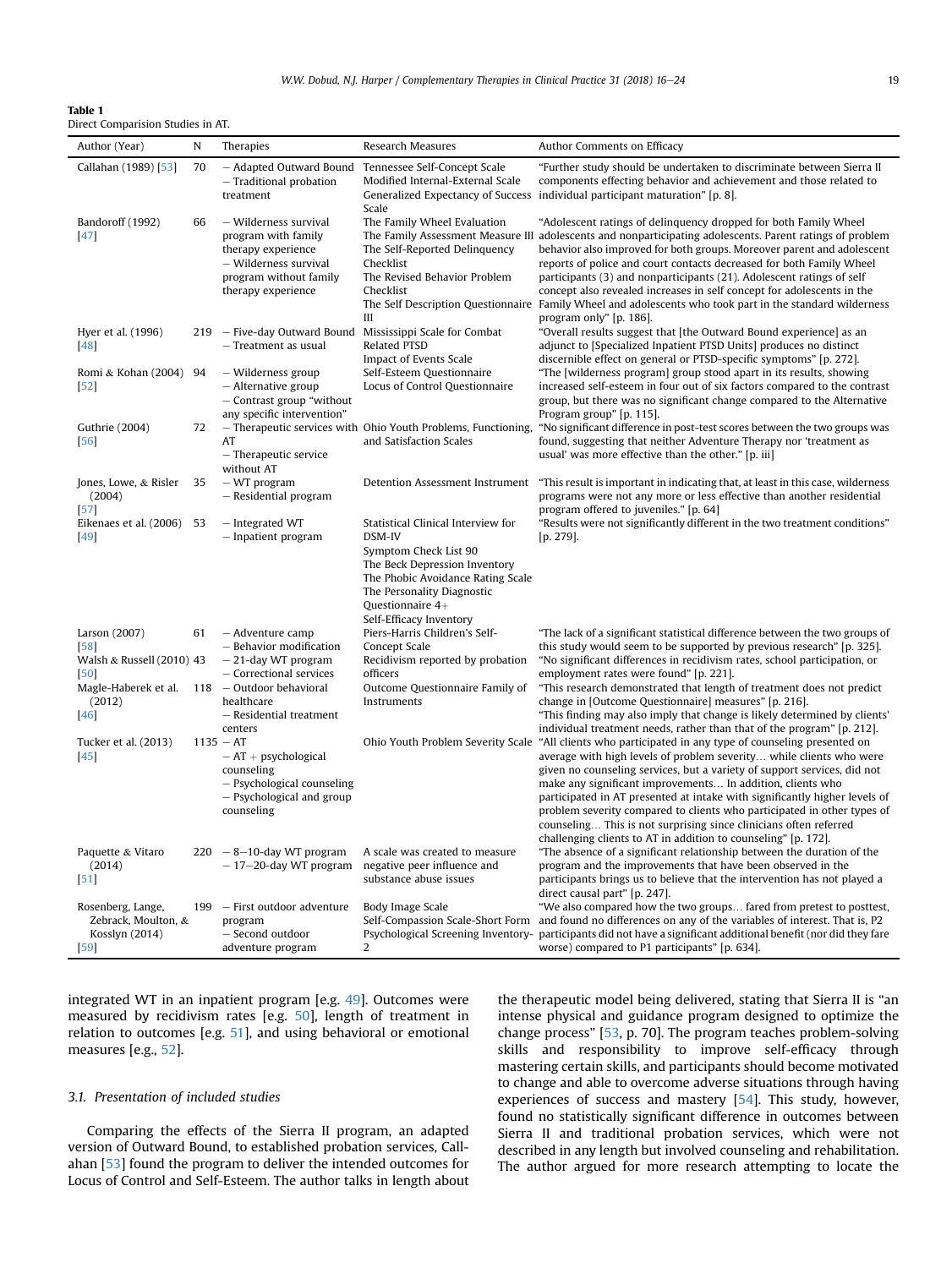specific healing components of the Sierra II program as this study could not find one specific ingredient, for example, rock climbing, to be more beneficial than traditional probation services.

Bandoroff and Scherer [\[55\]](#page-7-0) compared the outcomes of those who had completed a 21-day WT program with those who had completed the same program with a supplementary family therapy workshop. The additional workshop reunited adolescents with their parents for an intensive program of additional trekking, family therapy sessions, and metaphoric experiences to help transition the adolescents home and improve communication. The authors reported positive effects for both conditions, yet there was no difference in outcomes in self-concept and parent reports of problem behavior for families that took part in the additional four-day family therapy workshop. In this case, supplementary intervention did not predict further improvements at the six-week followup.

Hyer et al. [\[48](#page-7-0)] explored the effects of incorporating a five-day Outward Bound program in two Department of Veterans Affairs Specialized Inpatient PTSD Units (SIPUs). Comparison groups were created of Vietnam veterans who took part in either the Outward Bound (n = 108) or treatment as usual (n = 111), which included group and individual therapy in a therapeutic residential setting. The study suggested that using Outward Bound experiences "as an adjunct to SIPU treatment produces no distinct discernible effect on general or PTSD-specific symptoms" [\[48,](#page-7-0) p. 272]. Interestingly, the two settings in which this study took place outperformed each other.

Romi and Kohan [\[52\]](#page-7-0) established a six-day wilderness program for disengaged youth in Israel to compare outcomes to an alternative residential program including a variety of activities. Facilitated by a trained therapist, the wilderness program should help adolescents to take control of their immediate experiences, which would lead to improved self-esteem and locus of control, two domains measured by the researchers. This study also included a control group "without any specific intervention program" [[52](#page-7-0), p. 123]. The wilderness program and alternative camp both outperformed the nonspecific control group, yet no significant difference was found between the wilderness and alternative camp.

Guthrie [[56\]](#page-7-0) explored whether incorporating a manualized version of group AT would improve problem severity as reported by parents or agency workers compared with treatment-as-usual services for children diagnosed with mental disorders. The author hypothesized that AT would help participants to change their thoughts, feelings, and behaviors through problem-solving and cooperative activities. The study found both AT and treatment-asusual to be equally effective.

Jones et al. [\[57\]](#page-7-0) compared the effects of splitting a sample of 35 young male participants, who were placed in either a WT or residential group home program. The authors found that "wilderness programs were not any more or less effective than another residential program offered to juveniles" [\[57,](#page-7-0) p. 64]. The study did not discuss the components of either experimental group, making it difficult to identify factors contributing to the outcomes, but one can reason that while time spent in nature and the camping experience was beneficial, it was no more so than being inside at a group home. Both experimental groups, however, operated in group settings, which could be one factor contributing to the equivocal effects.

Eikenaes et al. [[49](#page-7-0)] integrated WT to compare outcomes using a myriad of questionnaires with those engaged in the hospital's standard inpatient program in an attempt to improve outcomes in an inpatient program for patients diagnosed with avoidant personality disorder. These hospital services were interpersonally focused using groups with a psychodynamic framework. The researchers argued that integrating WT would "intensify the interpersonal focus through interpersonal tasks" [\[49,](#page-7-0) p. 276], which would lead to feelings of success and mastery. The "overall results were not significantly different in the two treatment conditions" [[49](#page-7-0), p. 279]. No differences in outcomes in depression, phobic avoidance, or self-efficacy continued at a follow-up measure conducted one year post discharge.

Larson [\[58\]](#page-7-0) studied the self-concept of 31 adolescents who voluntarily engaged in an adventure camp compared to adolescents receiving behavior modification through a social services agency. A five-day adventure camp provided an experience where adolescents shared equal responsibility in completing daily tasks required for camping in a wilderness setting. These tasks, the author explained, are meant to help adolescents to improve their selfconcept, social skills, and appreciation for natural environments. The study "would appear to support the notion that adventure camp programs do not produce a significant difference between the two groups studied" [[58](#page-7-0), p. 327]. Based on the author's literature review, this study "supports the findings from previous studies… that adventure camps illicit no change in a participant's selfconcept when compared to other groups who do not participate in adventure camp programs" [[58](#page-7-0), p. 326].

Walsh and Russell [[50](#page-7-0)] compared a 21-day WT program to a "control group of similar youth referred to some other correctional disposition" [\[50,](#page-7-0) p. 399]. The authors proposed that change on WT programs occur, as:

"wilderness and adventure experiences for adolescents enhance self-competency through wilderness and adventure-based travel in remote environments in an intense social milieu, which leads to the development of intra- and interpersonal skills strongly linked to the concept of resiliency, which leads to an enhanced sense of hope for adolescents that they can overcome certain challenges in their lives, which ultimately results in a reduction of recidivism after the completion of the wilderness experience."  $[50, pp. 398-399]$  $[50, pp. 398-399]$ 

Unfortunately, details of the 'correctional' services were not discussed, making it difficult to explore the components eliciting change. Recidivism rates between the two groups studied, which were reported to the researchers by probation officers, were approximately 42% for the control group and 44% for WT. No statistically significant differences were found.

Magle-Haberek et al. [\[46\]](#page-7-0) explored the difference in outcomes and program components between outdoor behavioral healthcare (OBH) programs and residential treatment centers. OBH programs are designed to work by immersing adolescent participants into a wilderness environment, using physical activity and social interaction in group settings. Clinicians in some of the residential treatment centers also reported using some form of AT technique, which were considered, though the researchers could not find any significance to indicate that implementing AT was predictive of change in residential settings. In this study, the 68 participants of residential programs had on average longer lengths of treatment than the 50 OBH participants, though length of treatment was not predictive of change. Residential programs did, however, outperform the OBH programs, though this may be due to unequivocal samples of research participants. Clients admitted into the residential programs reported more distress on outcome measures, which is discussed further in the discussion section.

Paquette and Vitaro [[51\]](#page-7-0) randomly assigned young offenders to two WT programs, one lasting 8–10 days ( $n = 101$ ) and another  $17-20$  days (n = 119). The authors illustrated several elements crucial to the WT process, naming "experiential education, the use of outdoor activities to incorporate a certain level of risk and responsibility, the context of the wilderness and the less traditional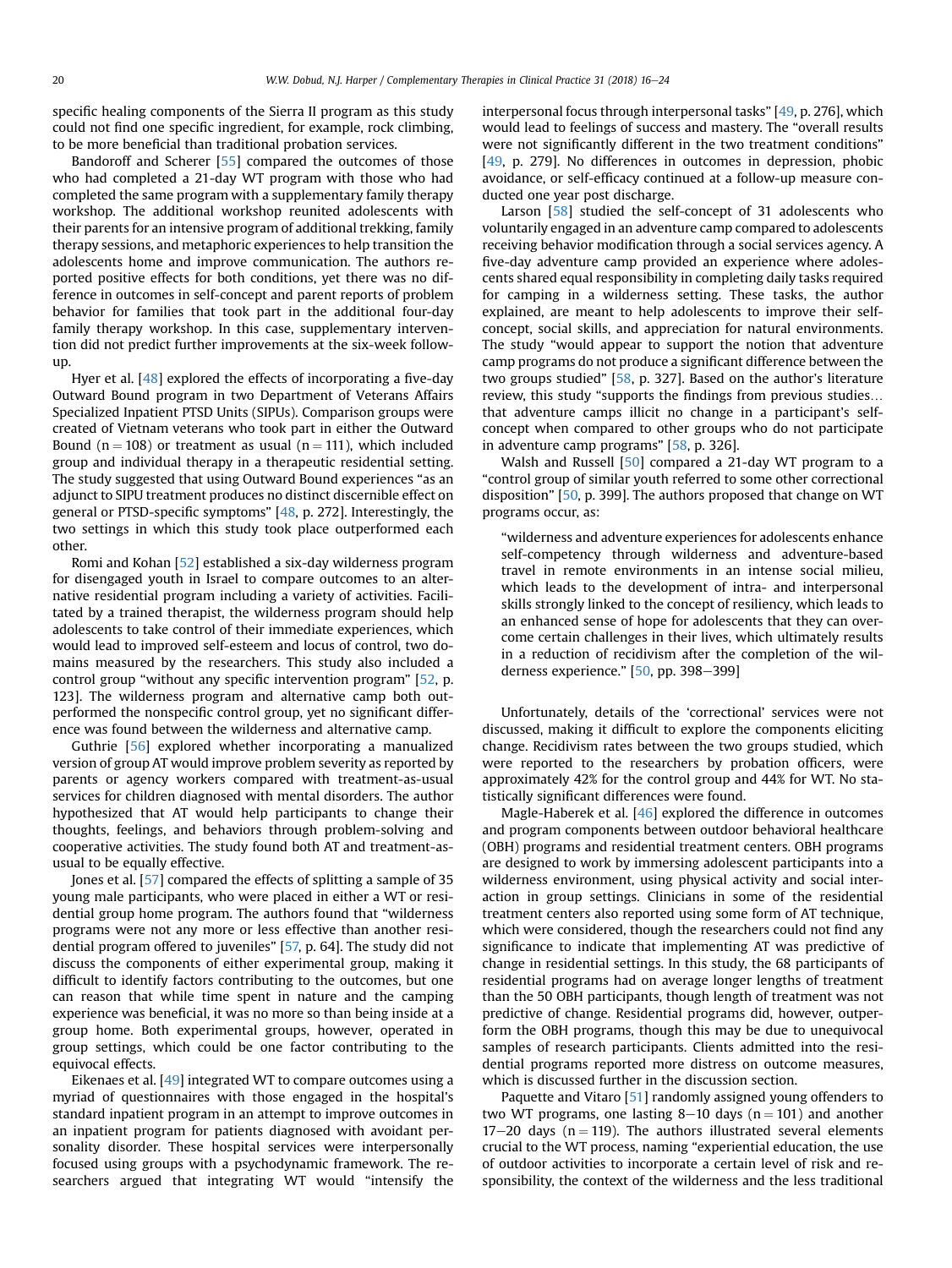role of the counsellor" [\[51,](#page-7-0) p. 233]. Additionally, "the longer… the duration of the program, the better the results should be if the results depend on the program, especially if the duration is experimentally manipulated through random assignment of the participants" [\[51,](#page-7-0) p. 234]. Using a customized scale to measure negative peer influence and substance abuse, the authors noted that "no matter the length of the expedition phase, the observed decrease in antisociality levels of participants at three months was maintained without great variation at six months" [\[51,](#page-7-0) p. 239]. The authors pointed out that the "absence of a significant relationship between the duration of the program and the improvements that have been observed in the participants brings us to believe that the intervention has not played a direct causal part" [[51,](#page-7-0) p. 247].

Rosenberg et al. [\[59\]](#page-7-0) inquired whether young adult cancer survivors, having already completed a six-day adventure program, would benefit from a second adventure program. The authors hypothesized that participants would be sensitized to the program and benefit more from a second adventure-based experience. Findings suggest that engagement on the first program led to improved self-esteem, body image, self-compassion, and reduced depression. The authors found that though participating in a second program helped in similar ways, participants "were no better off psychologically than participants who take part for the first time" [[59](#page-7-0), p. 622].

One study found a significant improvement in problem severity and functioning by adding AT services to community-based counseling services [\[45\]](#page-7-0). The study reported larger decreases in problem severity among participants engaged in counseling services with an AT component. Though both counseling with or without components of AT produced significant results, these authors advised caution when interpreting the findings due to unbalanced treatment groups, and participants referred to AT services reported greater levels of distress than those in the counseling-only group.

#### 4. Discussion

With many types of reviews available, we preferred a scoping review to map the available evidence on the specific therapeutic factors of AT as opposed to a more systematic approach of compiling all the available literature [[38](#page-7-0)]. Identifying what can be known about AT specifically is just one step toward understanding the potential of this approach. Of the 13 direct comparison studies in this review, it was clear that no analogous version of AT exists. The diversity of practice in the international context shows that AT could be effectively delivered over varying lengths of time, in different settings, and for different populations. No matter the rationale for why some certain version would work better than the next, AT showed it could be as effective as its counterpart in the included studies. In 10 of the 13 studies, intense social environments were assumed to contribute to positive outcomes. Three mentioned that problem-solving activities would lead to feelings of success or mastery, terms referred to in six of the studies, which may illustrate the influence of Walsh and Golins' Outward Bound process model [\[54\]](#page-7-0). Physical involvement was mentioned in five studies as playing a role in relation to outcomes. Seven studies reported that time in nature and pristine wilderness environments would provide a more effective setting for therapeutic healing to occur and asserted that time in nature was an active ingredient contributing to outcomes. When compared to conditions lacking in these factors, however, the specifics of each appeared to hold little influence.

In the two studies  $[45,46]$  $[45,46]$  where differences were found, intake scores showed higher levels of distress for those in the better performing intervention. Higher levels of distress at intake tends to be one of the best predictors of change rather than diagnosis, demographics, or the specifics of the treatment [[16\]](#page-7-0). This may emphasize that the context in which AT is provided regarding the qualities of the therapists, the extratherapeutic factors of the client's life, and the quality of engagement and relationship may specifically play a larger role in how change occurs.

Though therapy is situated in a domain that privileges evidence gleaned from randomized clinical trials [\[33\]](#page-7-0), the active ingredients regarded as unique to AT made little difference in outcomes across the 13 studies. With calls for experimental research to produce evidence of efficacy [[63](#page-7-0)], researchers may benefit from investigating our current understanding of how AT actually works rather than comparing AT to other bona fide therapies. Does more pre-/ post-outcome research improve our understanding of how AT works, or does it continue to emphasize that those engaged in some sort of therapeutic healing are better off than those receiving no treatment at all? If the latter, it may be revealing for researchers to conduct dismantling studies to determine the essential factors contributing to program outcomes [[23,61,64](#page-7-0)]. Similar to child and youth therapeutic residential programs, many WT and OBH programs have a curriculum of treatment phases to move through, minimum or fixed lengths of stay, and specific skills that must be attained while incorporating components of family, individual, and group therapy [\[35](#page-7-0)]. These conditions, as well as the specific factors identified in this review (See [Table 2\)](#page-6-0), could be further dismantled by removing one of them from each experimental condition in search of their significance. A limitation to this review, discussed further below, is the lack of definition and inconsistency regarding what treatment was actually provided to the AT participants. Instead of continuing to conduct outcome research under the umbrella of AT or calling for more comparison groups, it may be important to ask what can be done to improve outcomes. Because anecdotal justifications of AT hold little evidence in relation to outcome, a dismantling study could help illustrate what therapeutic forces are actually at work. If the Dodo's verdict holds true, the importance of one ingredient over another would continue to prove small, inviting the question of what factor is truly essential for AT's effectiveness.

These findings support a vision of AT that includes a variety of approaches, settings, and contexts and is in alignment with an international expression of AT [\[22\]](#page-7-0). With this review and ongoing consideration about how to define AT or how it works [\[24,65,66](#page-7-0)], a more compelling view of AT would acknowledge that the unique components of AT may not have greater influence than the factors shared with all other forms of therapeutic interventions. With this, AT does face a similar challenge to the many models of therapy [\[7,11](#page-7-0)]. Stated in the conclusion of psychotherapy's first metaanalysis published in 1977, Smith and Glass noted that "unconditional judgments of superiority of one type or another of psychotherapy, and all that these claims imply about treatment and training policy, are unjustified" [[14,](#page-7-0) p. 780]. Moreover, these assumptions place researchers and practitioners "in the rather embarrassing position of knowing less than have been proven" [[14,](#page-7-0) p. 780]. For example, not once in this review did an intervention utilizing a wilderness environment outperform an indoor setting. If not for the specifics, the common factors may hold clues as to what is affecting change.

We simply cannot rely on circumstantial understandings of AT to do the work for us, nor rest on the growing evidence from outcomes studies. With a history riddled by unethical practice, unqualified staff, unprincipled techniques, and even client deaths on WT programs  $[67–69]$  $[67–69]$  $[67–69]$ , this review does not suggest an 'anything goes' philosophy. On the contrary, the common factors theory does not apply to treatments proven to hurt people [\[5\]](#page-7-0). Instead, it illustrates that when a client and therapist engage in an emotionally charged therapeutic relationship with an agreed-upon narrative for which therapeutic healing will occur, positive outcomes emerge [\[7,11\]](#page-7-0).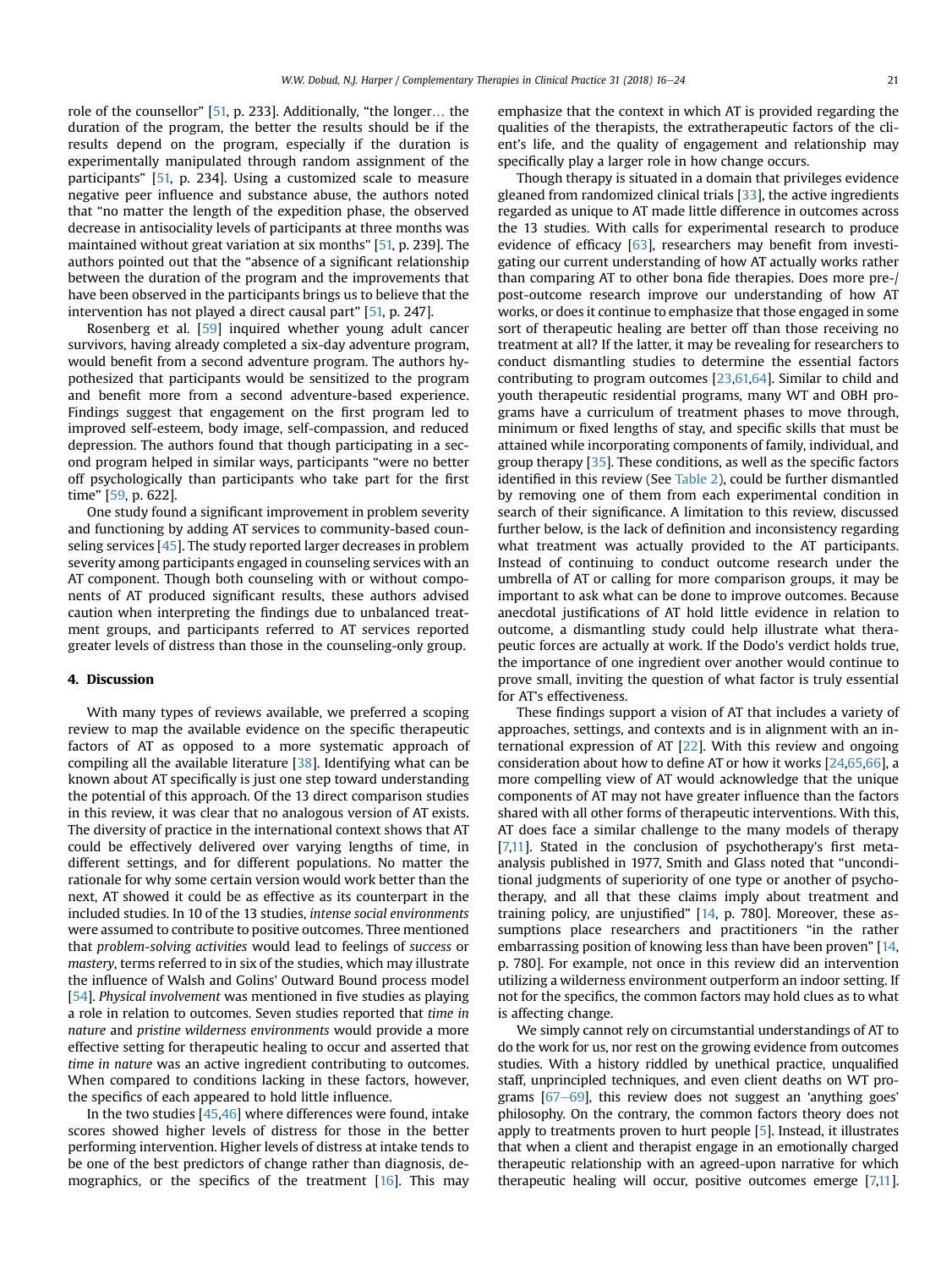<span id="page-6-0"></span>

| The Specific Ingredients Identified in this Review. |  |  |
|-----------------------------------------------------|--|--|
|-----------------------------------------------------|--|--|

| Therapeutic Rational                         | Specific Ingredients                                                                                                                                                                                                                                                                                                                                                                                                                                                                                                                                                                                                     |
|----------------------------------------------|--------------------------------------------------------------------------------------------------------------------------------------------------------------------------------------------------------------------------------------------------------------------------------------------------------------------------------------------------------------------------------------------------------------------------------------------------------------------------------------------------------------------------------------------------------------------------------------------------------------------------|
| Treatment setting<br>Therapeutic ingredients | • Varying lengths of stay<br>• Varying amounts of time spent in nature<br>• Types of wilderness environments<br>• Indoor vs outdoor settings<br>• Individual focus vs family involvement<br>• Matching treatment to diagnostic criteria<br>• Multiple family groups<br>• Nontraditional role of therapist<br>• The presence of a qualified therapist<br>• High vs low ropes course elements<br>• Primitive survival skills (i.e., fire making, trap building)<br>• Structuring WT programs based on phases<br>• Family involvement programs<br>• Amount of physical activity<br>• Success and mastery<br>• Rock climbing |
| Social group setting                         | • Use of metaphor<br>• Letter writing<br>• Experiential education<br>• Journaling<br>$\bullet$ Hiking<br>• Perceived Risk<br>• Group problem-solving activities<br>• Interpersonal tasks<br>• Intense social milieu<br>• Social responsibility (i.e., completing day-to-day tasks)<br>• Solo experiences                                                                                                                                                                                                                                                                                                                 |

Inappropriately, acceptance into the domain of evidence-based practice involves providing proof of active ingredients contributing to outcomes and finding what precise technique or disorder fits best within the AT framework [[26](#page-7-0)]. With the Dodo's verdict that all are deserving of prizes, the therapeutic forces of AT may be the same factors contributing to change across various modalities.

#### 4.1. Limitations

For reviewing direct comparison trials, Wampold [\[43\]](#page-7-0) recommended using only studies that contain manualized treatments in order to track the specifics of each treatment. For this review, each study would have needed an in-depth rationale for each experimental condition. The lack of an agreeable definition does create a limitation in understanding what it is that these studies are purporting to call AT. Where manualized therapies, like cognitive behavioral therapy, include a set of specific techniques or ingredients that can be more easily isolated, the lack of coherent presentations of AT may have distorted these findings. With a small sample of available studies, we preferred to conduct a scoping study as AT practice remains varied and is not a manualized modality [[25](#page-7-0)]. Limited discussion about the experimental groups and the treatments provided were available, leaving it difficult in some cases to determine whether a control group was, in fact, designed to be therapeutic. Given that half of the studies included were conducted over a decade ago, some of these studies may lack currency and understanding. Further, studies excluded for employing nontherapeutic controls [e.g. [60\]](#page-7-0) and qualitative work [e.g. [61](#page-7-0)] have added theoretical arguments. In mapping this AT literature, it is important that we emphasize the many ways of knowing and understanding experience  $[62]$ . We preferred, for this study, to present the available direct comparison trials based on recent calls in the literature for comparison group studies [\[24](#page-7-0)].

## 5. Conclusion

This scoping review located 13 studies where outcomes of adventure therapy, provided in clinical settings, were directly compared with other therapeutic conditions. Like other direct comparison trials [\[6](#page-7-0),[29](#page-7-0)], few significant differences were found to pinpoint specific ingredients required to produce significant change. If the person of the client and therapist are responsible for the lion's share of change  $[31]$  $[31]$ , future research may abandon the search for specific ingredients and begin exploring what can lead to improved outcomes. While studies routinely measuring outcomes are starting to occur [e.g., [70\]](#page-8-0), researchers could conduct more patient-focused research to explore the dose-response relationship [[71\]](#page-8-0) finding the connection between outcomes and time spent on an AT program "to mark a point in treatment at which cases that have not shown any measurable improvement should be subjected to clinical review"  $[71, pp. 163-164]$  $[71, pp. 163-164]$  $[71, pp. 163-164]$ . These methods  $[65]$  $[65]$  $[65]$  can help further explore the variance between therapists and help certain programs establish plans for continuous quality improvement. By privileging the AT participant's experience above the model and engaging influence of the therapeutic relationship, AT practitioners can systematically monitor outcomes to simply rely on whether or not the service they are providing is working for each individual client, not what the service is or how it is defined.

## Funding

This research did not receive any specific grant from funding agencies in the public, commercial, or not-for-profit sectors.

### References

[1] [L. Carroll, Alice's Adventures in Wonderland, Penguin, Harmondsworth,](http://refhub.elsevier.com/S1744-3881(17)30486-3/sref1) [Middlesex, 1865.](http://refhub.elsevier.com/S1744-3881(17)30486-3/sref1)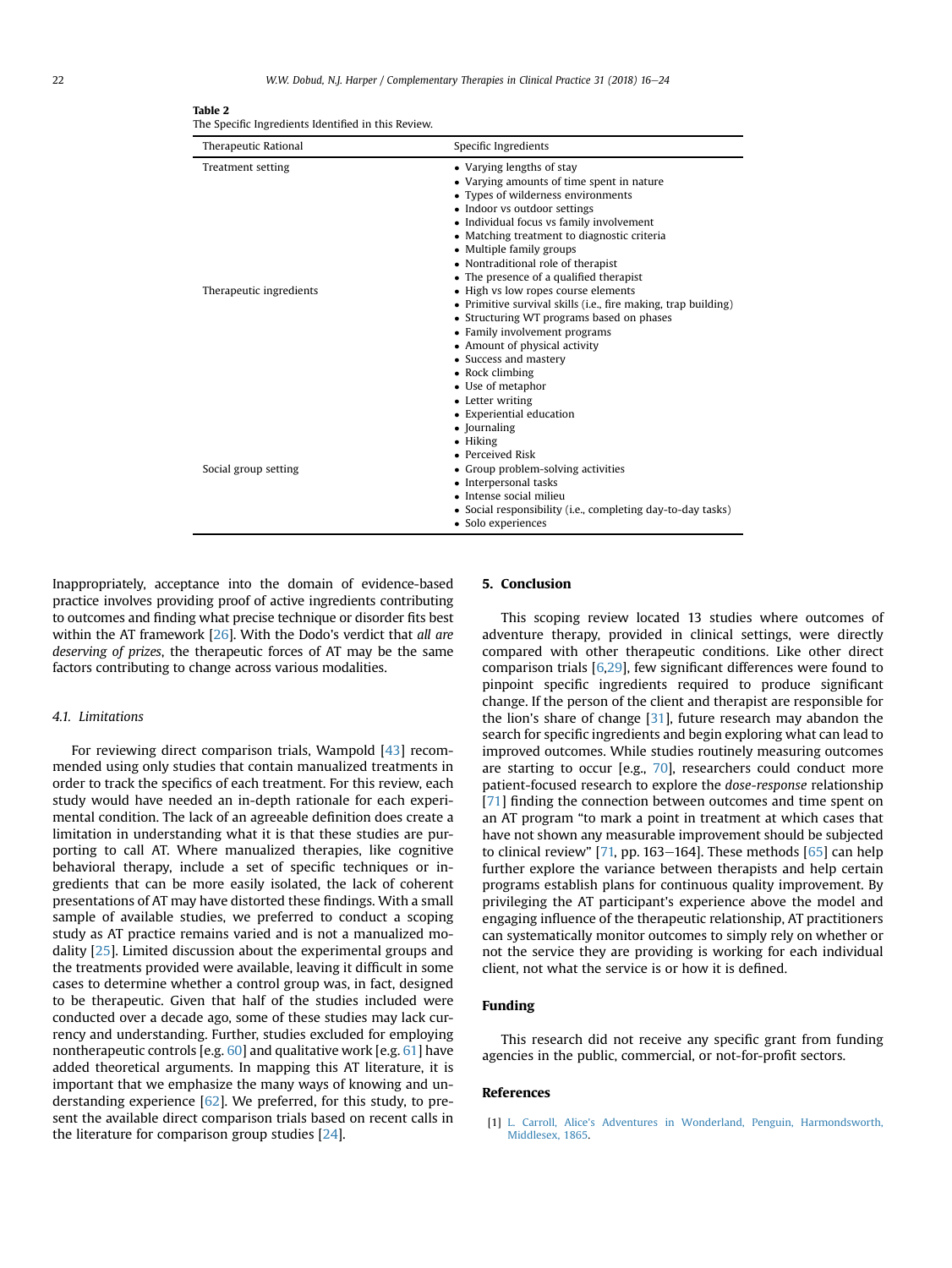- <span id="page-7-0"></span>[2] [S. Rosenzweig, Some implicit factors in diverse methods of psychotherapy,](http://refhub.elsevier.com/S1744-3881(17)30486-3/sref2) Am. J. Orthopsychiatry  $6(1936)$  412-[415.](http://refhub.elsevier.com/S1744-3881(17)30486-3/sref2)
- [3] [J.D. Frank, Persuasion and Healing: a Comparative Study of Psychotherapy,](http://refhub.elsevier.com/S1744-3881(17)30486-3/sref3) [Johns Hopkins University Press, Baltimore, MD, 1961](http://refhub.elsevier.com/S1744-3881(17)30486-3/sref3).
- [4] [T.P. Asay, M.J. Lambert, The empirical case for the common factors of therapy:](http://refhub.elsevier.com/S1744-3881(17)30486-3/sref4) quantitative fi[ndings, in: M.A. Hubble, B.L. Duncan, S.D. Miller \(Eds.\), The](http://refhub.elsevier.com/S1744-3881(17)30486-3/sref4) [Heart and Soul of Change: What Works in Therapy, American Psychological](http://refhub.elsevier.com/S1744-3881(17)30486-3/sref4) [Association, Washington, DC, 1999, pp. 33](http://refhub.elsevier.com/S1744-3881(17)30486-3/sref4)-[56](http://refhub.elsevier.com/S1744-3881(17)30486-3/sref4).
- [5] [M.A. Hubble, B.L. Duncan, S.D. Miller, B.E. Wampold, Introduction, in:](http://refhub.elsevier.com/S1744-3881(17)30486-3/sref5) [B.L. Duncan, S.D. Miller, B.E. Wampold, M.A. Hubble \(Eds.\), The Heart and Soul](http://refhub.elsevier.com/S1744-3881(17)30486-3/sref5) [of Change: Delivering What Works in Therapy, second ed., American Psy-](http://refhub.elsevier.com/S1744-3881(17)30486-3/sref5)[chological Association, Washington, DC, 2010](http://refhub.elsevier.com/S1744-3881(17)30486-3/sref5).
- [6] [H. Ahn, B.E. Wampold, Where oh where are the speci](http://refhub.elsevier.com/S1744-3881(17)30486-3/sref6)fic ingredients? A meta[analysis of component studies in counseling and psychotherapy, J. Counsel.](http://refhub.elsevier.com/S1744-3881(17)30486-3/sref6) Psychol.  $48$  (3) (2001) 251-[257.](http://refhub.elsevier.com/S1744-3881(17)30486-3/sref6)
- [7] [S.D. Miller, M.A. Hubble, D.L. Chow, J.A. Seidel, The outcome of psychotherapy:](http://refhub.elsevier.com/S1744-3881(17)30486-3/sref7)  $v$ esterday, today, and tomorrow, Psychotherapy 50 (2013) 88-[97](http://refhub.elsevier.com/S1744-3881(17)30486-3/sref7).
- [8] [M.L. Thomas, The contributing factors of change in a therapeutic process,](http://refhub.elsevier.com/S1744-3881(17)30486-3/sref8) [Contemp. Fam. Ther. 28 \(2\) \(2006\) 201](http://refhub.elsevier.com/S1744-3881(17)30486-3/sref8)-[210](http://refhub.elsevier.com/S1744-3881(17)30486-3/sref8).
- [9] [B.E. Wampold, How important are the common factors in psychotherapy? An](http://refhub.elsevier.com/S1744-3881(17)30486-3/sref9) [update, World Psychiatr. 14 \(3\) \(2015\) 270](http://refhub.elsevier.com/S1744-3881(17)30486-3/sref9)-[277.](http://refhub.elsevier.com/S1744-3881(17)30486-3/sref9)
- [10] [J.D. Frank, Persuasion and Healing: a Comparative Study of Psychotherapy,](http://refhub.elsevier.com/S1744-3881(17)30486-3/sref10) [second ed., Johns Hopkins University Press, Baltimore, MD, 1973.](http://refhub.elsevier.com/S1744-3881(17)30486-3/sref10)
- [11] [J.D. Frank, J.B. Frank, Persuasion and Healing: a Comparative Study of Psy](http://refhub.elsevier.com/S1744-3881(17)30486-3/sref11)[chotherapy, third ed., Johns Hopkins University Press, Baltimore, MD, 1991.](http://refhub.elsevier.com/S1744-3881(17)30486-3/sref11)
- [12] M.J. Lambert, The effi[cacy and effectiveness of psychotherapy, in: M.J. Lambert](http://refhub.elsevier.com/S1744-3881(17)30486-3/sref12) (Ed.), Bergin and Garfi[eld's Handbook of Psychotherapy and Behavior Change,](http://refhub.elsevier.com/S1744-3881(17)30486-3/sref12) sixth ed., Wiley, Hoboken, NI, 2013, pp.  $169-218$ .
- [13] [D.E. Orlinsky, K. Grawe, B.K. Parks, Process and outcome in psychother](http://refhub.elsevier.com/S1744-3881(17)30486-3/sref13)[apy](http://refhub.elsevier.com/S1744-3881(17)30486-3/sref13)-[noch einmal, in: A.E. Bergin, S.L. Gar](http://refhub.elsevier.com/S1744-3881(17)30486-3/sref13)field (Eds.), Handbook of Psycho[therapy and Behavior Change, fourth ed., Wiley, New York, NY, 1994,](http://refhub.elsevier.com/S1744-3881(17)30486-3/sref13) [pp. 270](http://refhub.elsevier.com/S1744-3881(17)30486-3/sref13)–[378](http://refhub.elsevier.com/S1744-3881(17)30486-3/sref13).
- [14] [M.L. Smith, G.V. Glass, Meta-analysis of psychotherapy outcome studies, Am.](http://refhub.elsevier.com/S1744-3881(17)30486-3/sref14) [Psychol. 32 \(9\) \(1977\) 752](http://refhub.elsevier.com/S1744-3881(17)30486-3/sref14)-[760](http://refhub.elsevier.com/S1744-3881(17)30486-3/sref14).
- [15] [B.E. Wampold, The research evidence for common factors models: a historically](http://refhub.elsevier.com/S1744-3881(17)30486-3/sref15) [situated perspective, in: B.L. Duncan, S.D. Miller, B.E. Wampold, M.A. Hubble](http://refhub.elsevier.com/S1744-3881(17)30486-3/sref15) [\(Eds.\), The Heart and Soul of Change: Delivering What Works in Therapy, sec](http://refhub.elsevier.com/S1744-3881(17)30486-3/sref15)[ond ed., American Psychological Association, Washington, DC, 2010](http://refhub.elsevier.com/S1744-3881(17)30486-3/sref15).
- [16] [G.S. Brown, G.M. Burlingame, M.J. Lambert, E. Jones, J. Vaccaro, Pushing the](http://refhub.elsevier.com/S1744-3881(17)30486-3/sref16) [quality envelope: a new outcomes management system, Psychiatr. Serv. 42](http://refhub.elsevier.com/S1744-3881(17)30486-3/sref16)  $(2001)$  925 $-935$ .
- [17] [S.D. Miller, B.L. Duncan, M.A. Hubble, Beyond integration: the triumph of](http://refhub.elsevier.com/S1744-3881(17)30486-3/sref17) [outcome over process in clinical practice, Psychother. Aust. 10 \(2\) \(2004\)](http://refhub.elsevier.com/S1744-3881(17)30486-3/sref17)  $-19$  $-19$
- [18] [M.J. Lambert, A.E. Bergin, The effectiveness of psychotherapy, in: A.E. Bergin,](http://refhub.elsevier.com/S1744-3881(17)30486-3/sref18) S.L. Garfi[eld \(Eds.\), Handbook of Psychotherapy and Behavior Change, fourth](http://refhub.elsevier.com/S1744-3881(17)30486-3/sref18) [ed., Wiley, New York, NY, 1994, pp. 143](http://refhub.elsevier.com/S1744-3881(17)30486-3/sref18)-[189.](http://refhub.elsevier.com/S1744-3881(17)30486-3/sref18)
- [19] [C.R. Fernee, L.E. Gabrielsen, A.J. Andersen, T. Mesel, Unpacking the black box of](http://refhub.elsevier.com/S1744-3881(17)30486-3/sref19) [wilderness tehrapy: a realist synthesis, Qual. Health Res. 27 \(2017\) 114](http://refhub.elsevier.com/S1744-3881(17)30486-3/sref19)–[129](http://refhub.elsevier.com/S1744-3881(17)30486-3/sref19).
- [20] [M.A. Gass, H.L. Gillis, K.C. Russell, Adventure Therapy: Theory, Research, and](http://refhub.elsevier.com/S1744-3881(17)30486-3/sref20) [Practice, Routledge, New York, NY, 2012](http://refhub.elsevier.com/S1744-3881(17)30486-3/sref20).
- [K.C. Russell, What is wilderness therapy? J. Exp. Educ. 24 \(2\) \(2001\) 70](http://refhub.elsevier.com/S1744-3881(17)30486-3/sref21)-[79.](http://refhub.elsevier.com/S1744-3881(17)30486-3/sref21) [22] [N.J. Harper, L. Peeters, C. Carpenter, Adventure therapy, in: R. Black,](http://refhub.elsevier.com/S1744-3881(17)30486-3/sref22)
- [K.S. Bricker \(Eds.\), Adventure Programming and Travel for the 21st Century,](http://refhub.elsevier.com/S1744-3881(17)30486-3/sref22) [Venture Publishing, State College, PA, 2015, pp. 221](http://refhub.elsevier.com/S1744-3881(17)30486-3/sref22)-[236.](http://refhub.elsevier.com/S1744-3881(17)30486-3/sref22)
- [23] [N.J. Harper, Contact with nature as a research variable in wilderness therapy,](http://refhub.elsevier.com/S1744-3881(17)30486-3/sref23) [in: C. Notcon, C. Carpenter, A. Pryor \(Eds.\), Adventure Therapy Around the](http://refhub.elsevier.com/S1744-3881(17)30486-3/sref23) [Globe: International Perspectives and Diverse Approaches, Common Ground,](http://refhub.elsevier.com/S1744-3881(17)30486-3/sref23) [Champaign, IL, 2015, pp. 536](http://refhub.elsevier.com/S1744-3881(17)30486-3/sref23)-[551](http://refhub.elsevier.com/S1744-3881(17)30486-3/sref23).
- [24] [C.L. Norton, A.R. Tucker, K.C. Russell, J.E. Bettmann, M.A. Gass, H.L. Gillis,](http://refhub.elsevier.com/S1744-3881(17)30486-3/sref24) [E. Behrens, Adventure therapy with youth, J. Exp. Educ. 37 \(2014\) 46](http://refhub.elsevier.com/S1744-3881(17)30486-3/sref24)-[59](http://refhub.elsevier.com/S1744-3881(17)30486-3/sref24).
- [25] [S.P. Becker, K.C. Russell, Wilderness therapy, in: R.J.R. Levesque \(Ed.\), Ency](http://refhub.elsevier.com/S1744-3881(17)30486-3/sref25)[clopedia of Adolescence, second ed., Springer, New York, 2016](http://refhub.elsevier.com/S1744-3881(17)30486-3/sref25).
- [26] [N.J. Harper, Future paradigm or false idol: a cautionary tale of evidence-based](http://refhub.elsevier.com/S1744-3881(17)30486-3/sref26) [practice for adventure education and therapy, J. Exp. Educ. 33 \(1\) \(2010\) 38](http://refhub.elsevier.com/S1744-3881(17)30486-3/sref26)-[55](http://refhub.elsevier.com/S1744-3881(17)30486-3/sref26).
- [27] [C. Baldwin, J. Persing, D. Magnuson, The role of theory, research, and evalu](http://refhub.elsevier.com/S1744-3881(17)30486-3/sref27)ation in adventure education, J. Exp. Educ. 26 (3)  $(2004)$  167-[183](http://refhub.elsevier.com/S1744-3881(17)30486-3/sref27).
- [28] [H. Arksey, L. O'Malley, Scoping studies: towards a methodological framework,](http://refhub.elsevier.com/S1744-3881(17)30486-3/sref28) Int. J. Soc. Res. Meth.  $8(1)(2005)$  19-[32.](http://refhub.elsevier.com/S1744-3881(17)30486-3/sref28)
- [29] [I. Elkin, T. Shea, J.T. Watkins, S.D. Imber, S.M. Sotsky, J.F. Collins, M.B. Parloff,](http://refhub.elsevier.com/S1744-3881(17)30486-3/sref29) [National institute of mental health treatment of depression collaborative](http://refhub.elsevier.com/S1744-3881(17)30486-3/sref29) [research program: general effectiveness of treatments, Arch. Gen. Psychiatr.](http://refhub.elsevier.com/S1744-3881(17)30486-3/sref29) [46 \(1989\) 971](http://refhub.elsevier.com/S1744-3881(17)30486-3/sref29)-[982.](http://refhub.elsevier.com/S1744-3881(17)30486-3/sref29)
- [30] [B.E. Wampold, The Great Psychotherapy Debate: Models, Methods, and](http://refhub.elsevier.com/S1744-3881(17)30486-3/sref30) [Findings, Lawrence Erlbaum, Hillsdale, NJ, 2001](http://refhub.elsevier.com/S1744-3881(17)30486-3/sref30).
- [31] [K.M. Laska, A.S. Gurman, B.E. Wampold, Expanding the lens of evidence-based](http://refhub.elsevier.com/S1744-3881(17)30486-3/sref31) [practice in psychotherapy: a common factors perspective, Psychotherapy 51](http://refhub.elsevier.com/S1744-3881(17)30486-3/sref31)  $4)$  (2014)  $\overline{467} - 481$ .
- [32] [F. Kelly, D. Baer, Outward Bound: an Alternative to Institutionalization for](http://refhub.elsevier.com/S1744-3881(17)30486-3/sref32) [Adolescent Delinquent Boys, Fandel Press, Boston, MA, 1968.](http://refhub.elsevier.com/S1744-3881(17)30486-3/sref32)
- [33] [L.E. Gabrielsen, C.R. Fernee, G.O. Aasen, L.T. Eskedal, Why randomized trials](http://refhub.elsevier.com/S1744-3881(17)30486-3/sref33) [are challenging within adventure therapy research: lessons learned in Nor](http://refhub.elsevier.com/S1744-3881(17)30486-3/sref33)[way, J. Exp. Educ. 39 \(1\) \(2015\) 5](http://refhub.elsevier.com/S1744-3881(17)30486-3/sref33)-[14.](http://refhub.elsevier.com/S1744-3881(17)30486-3/sref33)
- [34] [A.R. Tucker, A. Reingold, Enhancing](http://refhub.elsevier.com/S1744-3881(17)30486-3/sref34) fidelity in adventure education and [adventure therapy, J. Exp. Educ. 33 \(3\) \(2011\) 258](http://refhub.elsevier.com/S1744-3881(17)30486-3/sref34)-[273.](http://refhub.elsevier.com/S1744-3881(17)30486-3/sref34)
- [35] [K.C. Russell, Exploring how the wilderness therapy process relates to out](http://refhub.elsevier.com/S1744-3881(17)30486-3/sref35)comes, J. Exp. Educ.  $23$  (3) (2000)  $170-176$ .
- [36] [M.T. Lam, H.R. Lam, L. Chawla, Application of magic in healthcare: a scoping](http://refhub.elsevier.com/S1744-3881(17)30486-3/sref36) review, Compl. Ther. Clin. Pract.  $26$  (2017) 5-[11](http://refhub.elsevier.com/S1744-3881(17)30486-3/sref36).
- [37] [D. Levac, H. Colquhoun, K.K. O'Brien, Scoping studies: advancing the meth](http://refhub.elsevier.com/S1744-3881(17)30486-3/sref37)[odology, Implement. Sci. 5 \(1\) \(2010\) 69.](http://refhub.elsevier.com/S1744-3881(17)30486-3/sref37)
- [38] [D. Gough, J. Thomas, S. Oliver, Clarifying differences between review designs](http://refhub.elsevier.com/S1744-3881(17)30486-3/sref38) [and methods, Syst. Rev. 1 \(1\) \(2012\) 28](http://refhub.elsevier.com/S1744-3881(17)30486-3/sref38).
- [39] [R. Valaitis, R. Martin-Misener, S.T. Wong, M. MacDonald, D. Meagher-Stewart,](http://refhub.elsevier.com/S1744-3881(17)30486-3/sref39) [P. Austin, R. Savage, Methods, strategies and technologies used to conduct a](http://refhub.elsevier.com/S1744-3881(17)30486-3/sref39) [scoping literature review of collaboration between primary care and public](http://refhub.elsevier.com/S1744-3881(17)30486-3/sref39) [health, Prim. Health Care Res. Dev. 13 \(3\) \(2012\) 219](http://refhub.elsevier.com/S1744-3881(17)30486-3/sref39)-[236](http://refhub.elsevier.com/S1744-3881(17)30486-3/sref39).
- [40] D. Moher, A. Liberati, J. Tetzlaff, D.G. Altman, The PRISMA Group, Preferred reporting items for systematic reviews and meta-analyses: the PRISMA statement, PLoS Med 6 (7) (2009), e1000097, [https://doi.org/10.1371/](https://doi.org/10.1371/journal.pmed1000097) [journal.pmed1000097.](https://doi.org/10.1371/journal.pmed1000097)
- [41] [D.J. Bowen, J.T. Neill, A meta-analysis of adventure therapy outcomes and](http://refhub.elsevier.com/S1744-3881(17)30486-3/sref41) moderators, Open Psychol. J.  $6(2013)$   $28-53$ .
- [42] [H.L. Gillis, M.A. Gass, K.C. Russell, The effectiveness of project adventure's](http://refhub.elsevier.com/S1744-3881(17)30486-3/sref42) [behavior management programs for male offenders in residential treatment,](http://refhub.elsevier.com/S1744-3881(17)30486-3/sref42) [Resid. Treat. Child. Youth 25 \(3\) \(2008\) 227](http://refhub.elsevier.com/S1744-3881(17)30486-3/sref42)-[247.](http://refhub.elsevier.com/S1744-3881(17)30486-3/sref42)
- [43] [B.E. Wampold, Methodological problems in identifying ef](http://refhub.elsevier.com/S1744-3881(17)30486-3/sref43)ficacious psychotherapies, Psychother. Res.  $7(1)(1997)$  21-[43](http://refhub.elsevier.com/S1744-3881(17)30486-3/sref43).
- [44] [M.D. Peters, C.M. Godfrey, H. Khalil, P. McInerney, D. Parker, C.B. Soares,](http://refhub.elsevier.com/S1744-3881(17)30486-3/sref44) [Guidance for conducting systematic scoping reviews, Int. J. Evid. Base.](http://refhub.elsevier.com/S1744-3881(17)30486-3/sref44)<br>[Healthc. 13 \(3\) \(2015\) 141](http://refhub.elsevier.com/S1744-3881(17)30486-3/sref44)–[146](http://refhub.elsevier.com/S1744-3881(17)30486-3/sref44).
- [45] [A.R. Tucker, S. Javorski, J. Tracy, B. Beale, The use of adventure therapy in](http://refhub.elsevier.com/S1744-3881(17)30486-3/sref45) [community-based mental health: decreases in problem severity among youth](http://refhub.elsevier.com/S1744-3881(17)30486-3/sref45) clients, Child Youth Care Forum  $42$  (2) (2013) 155-[179.](http://refhub.elsevier.com/S1744-3881(17)30486-3/sref45)
- [46] [N.A. Magle-Haberek, A.R. Tucker, M.A. Gass, Effects of program differences](http://refhub.elsevier.com/S1744-3881(17)30486-3/sref46) [with wilderness therapy and residential treatment center \(RTC\) programs,](http://refhub.elsevier.com/S1744-3881(17)30486-3/sref46) [Resid. Treat. Child. Youth 29 \(3\) \(2012\) 202](http://refhub.elsevier.com/S1744-3881(17)30486-3/sref46)-[218.](http://refhub.elsevier.com/S1744-3881(17)30486-3/sref46)
- [47] [S. Bandoroff, Wilderness Family Therapy: An Innovative Treatment Approach](http://refhub.elsevier.com/S1744-3881(17)30486-3/sref47) [for Problem Youth, University of South Carolina, SC, 1992](http://refhub.elsevier.com/S1744-3881(17)30486-3/sref47).
- [48] L. Hyer, S. Boyd, R. Scurfi[eld, D. Smith, J. Burke, Effects of outward bound](http://refhub.elsevier.com/S1744-3881(17)30486-3/sref48) [experience as an adjunct to inpatient PTSD treatment of war veterans, J. Clin.](http://refhub.elsevier.com/S1744-3881(17)30486-3/sref48) [Psychol. 52 \(3\) \(1996\) 263](http://refhub.elsevier.com/S1744-3881(17)30486-3/sref48)-[278](http://refhub.elsevier.com/S1744-3881(17)30486-3/sref48).
- [49] [I. Eikenaes, T. Gude, A. Hoffart, Integrated wilderness therapy for avoidant](http://refhub.elsevier.com/S1744-3881(17)30486-3/sref49) [personality disorder, Nord. J. Psychiatr. 60 \(4\) \(2006\) 275](http://refhub.elsevier.com/S1744-3881(17)30486-3/sref49)–[281.](http://refhub.elsevier.com/S1744-3881(17)30486-3/sref49)
- [50] [M. Walsh, K.C. Russell, An exploratory study of a wilderness adventure pro](http://refhub.elsevier.com/S1744-3881(17)30486-3/sref50)[gram for young offenders, Ecopsychology 2 \(4\) \(2010\) 221](http://refhub.elsevier.com/S1744-3881(17)30486-3/sref50)-[229](http://refhub.elsevier.com/S1744-3881(17)30486-3/sref50).
- [51] [J. Paquette, F. Vitaro, Wilderness therapy, interpersonal skills and accom](http://refhub.elsevier.com/S1744-3881(17)30486-3/sref51)[plishment motivation: impact analysis on antisocial behavior and socio](http://refhub.elsevier.com/S1744-3881(17)30486-3/sref51)[professional status, Resid. Treat. Child. Youth 31 \(3\) \(2014\) 230](http://refhub.elsevier.com/S1744-3881(17)30486-3/sref51)-[252](http://refhub.elsevier.com/S1744-3881(17)30486-3/sref51).
- [52] [S. Romi, E. Kohan, Wilderness programs: principles, possibilities and oppor](http://refhub.elsevier.com/S1744-3881(17)30486-3/sref52)[tunities for intervention with dropout adolescents, Child Youth Care Forum 33](http://refhub.elsevier.com/S1744-3881(17)30486-3/sref52)  $(2)$  (2004) 115-[136.](http://refhub.elsevier.com/S1744-3881(17)30486-3/sref52)
- [53] [R.C. Callahan, Academic and Therapeutic Potential of the Sierra II Process: An](http://refhub.elsevier.com/S1744-3881(17)30486-3/sref53) [Evaluation of an Adapted Outward Bound Diversion Program for Adjudicated](http://refhub.elsevier.com/S1744-3881(17)30486-3/sref53) [Juvenile Delinquents \(doctoral dissertation\), Old Dominion University, Nor](http://refhub.elsevier.com/S1744-3881(17)30486-3/sref53)[folk, Virginia, 1989.](http://refhub.elsevier.com/S1744-3881(17)30486-3/sref53)
- [54] V. Walsh, G. Golins, The Exploration of the Outward Bound Process. ERIC, Outward Bound Publications, Denver, CO, 1976. Retrieved from, [http://www.](http://www.wilderdom.com/theory/OutwardBoundProcessModel.html) [wilderdom.com/theory/OutwardBoundProcessModel.html.](http://www.wilderdom.com/theory/OutwardBoundProcessModel.html)
- [55] [S. Bandoroff, D.G. Scherer, Wilderness family therapy: an innovative treat](http://refhub.elsevier.com/S1744-3881(17)30486-3/sref55)ment approach for problem youth, J. Child Fam. Stud.  $3(2)(1994)$  175–[191.](http://refhub.elsevier.com/S1744-3881(17)30486-3/sref55)
- [56] [H. Guthrie, Adventure Therapy for Children with Mental Disorders: a Treat](http://refhub.elsevier.com/S1744-3881(17)30486-3/sref56)[ment Outcome Study, The University of Akron, OH, 2004](http://refhub.elsevier.com/S1744-3881(17)30486-3/sref56).
- [57] [C.D. Jones, L.A. Lowe, E.A. Risler, The effectiveness of wilderness adventure](http://refhub.elsevier.com/S1744-3881(17)30486-3/sref57) [therapy programs for young people involved in the juvenile justice system,](http://refhub.elsevier.com/S1744-3881(17)30486-3/sref57) Resid. Treat. Child. Youth  $22(2)(2004)$  53-[62.](http://refhub.elsevier.com/S1744-3881(17)30486-3/sref57)
- [58] [B.A. Larson, Adventure camp programs, self-concept, and their effects on](http://refhub.elsevier.com/S1744-3881(17)30486-3/sref58) [behavioral problem adolescents, J. Exp. Educ. 29 \(3\) \(2007\) 313](http://refhub.elsevier.com/S1744-3881(17)30486-3/sref58)-[330](http://refhub.elsevier.com/S1744-3881(17)30486-3/sref58).
- [59] [R.S. Rosenberg, W. Lange, B. Zebrack, S. Moulton, S.M. Kosslyn, An outdoor](http://refhub.elsevier.com/S1744-3881(17)30486-3/sref59) [adventure program for young adults with cancer: positive effects on body image](http://refhub.elsevier.com/S1744-3881(17)30486-3/sref59) [and psychosocial functioning, J. Psychosoc. Oncol. 7332 \(2014\) 37](http://refhub.elsevier.com/S1744-3881(17)30486-3/sref59)-[41 \(July\)](http://refhub.elsevier.com/S1744-3881(17)30486-3/sref59).
- [60] [M. Gelkopf, I. Hasson-Ohayon, M. Bikman, S. Kravetz, Nature adventure](http://refhub.elsevier.com/S1744-3881(17)30486-3/sref60) [rehabilitation for combat-related posttraumatic chronic stress disorder: a](http://refhub.elsevier.com/S1744-3881(17)30486-3/sref60) [randomized control trial, Psychiatr. Res. 209 \(3\) \(2013\) 485](http://refhub.elsevier.com/S1744-3881(17)30486-3/sref60)-[493](http://refhub.elsevier.com/S1744-3881(17)30486-3/sref60).
- [61] [C.R. Fernee, L.E. Gabrielsen, A.J. Andersen, T. Mesel, Unpacking the black box of](http://refhub.elsevier.com/S1744-3881(17)30486-3/sref61) [wilderness tehrapy: a realist synthesis, Qual. Health Res. 27 \(2017\) 114](http://refhub.elsevier.com/S1744-3881(17)30486-3/sref61)-[129](http://refhub.elsevier.com/S1744-3881(17)30486-3/sref61).
- [62] [J. Dewey, Experience and education, Education 50 \(3\) \(1938\) 96.](http://refhub.elsevier.com/S1744-3881(17)30486-3/sref62)
- [63] [M.A. Gass, Evidence-based research: catalyst for action and future paradigms](http://refhub.elsevier.com/S1744-3881(17)30486-3/sref63) for NATSAP programs? J. Therapeut. Sch. Progr.  $1$  (2) (2006)  $4-10$  $4-10$ .
- [64] [C.L. Norton, Exploring the process of a therapeutic wilderness experience: key](http://refhub.elsevier.com/S1744-3881(17)30486-3/sref64) [components in the treatment of adolescent depression and psychosocial](http://refhub.elsevier.com/S1744-3881(17)30486-3/sref64) development, J. Therapeut. Sch. Progr.  $4(1)(2010)$  24-[26.](http://refhub.elsevier.com/S1744-3881(17)30486-3/sref64)
- [65] [W. Dobud, Towards an evidence-informed adventure therapy: implementing](http://refhub.elsevier.com/S1744-3881(17)30486-3/sref65) feedback-informed treatment in the fi[eld, J. Evid.-Inf. Soc. Work 14 \(3\) \(2017\)](http://refhub.elsevier.com/S1744-3881(17)30486-3/sref65)  $172 - 182.$  $172 - 182.$  $172 - 182.$
- [66] [S. Newes, S. Bandoroff, What is adventure therapy?, in: S. Newes, S. Bandoroff](http://refhub.elsevier.com/S1744-3881(17)30486-3/sref66) [\(Eds.\), Coming of Age: The Evolving Field of Adventure Therapy, Association of](http://refhub.elsevier.com/S1744-3881(17)30486-3/sref66) Experiential Education, Boulder, CO, 2004, pp.  $1-30$ .
- [67] [S.P. Becker, Wilderness therapy: ethical considerations for mental health](http://refhub.elsevier.com/S1744-3881(17)30486-3/sref67) [professionals, Child Youth Care Forum 39 \(1\) \(2010\) 47](http://refhub.elsevier.com/S1744-3881(17)30486-3/sref67)-[61](http://refhub.elsevier.com/S1744-3881(17)30486-3/sref67).